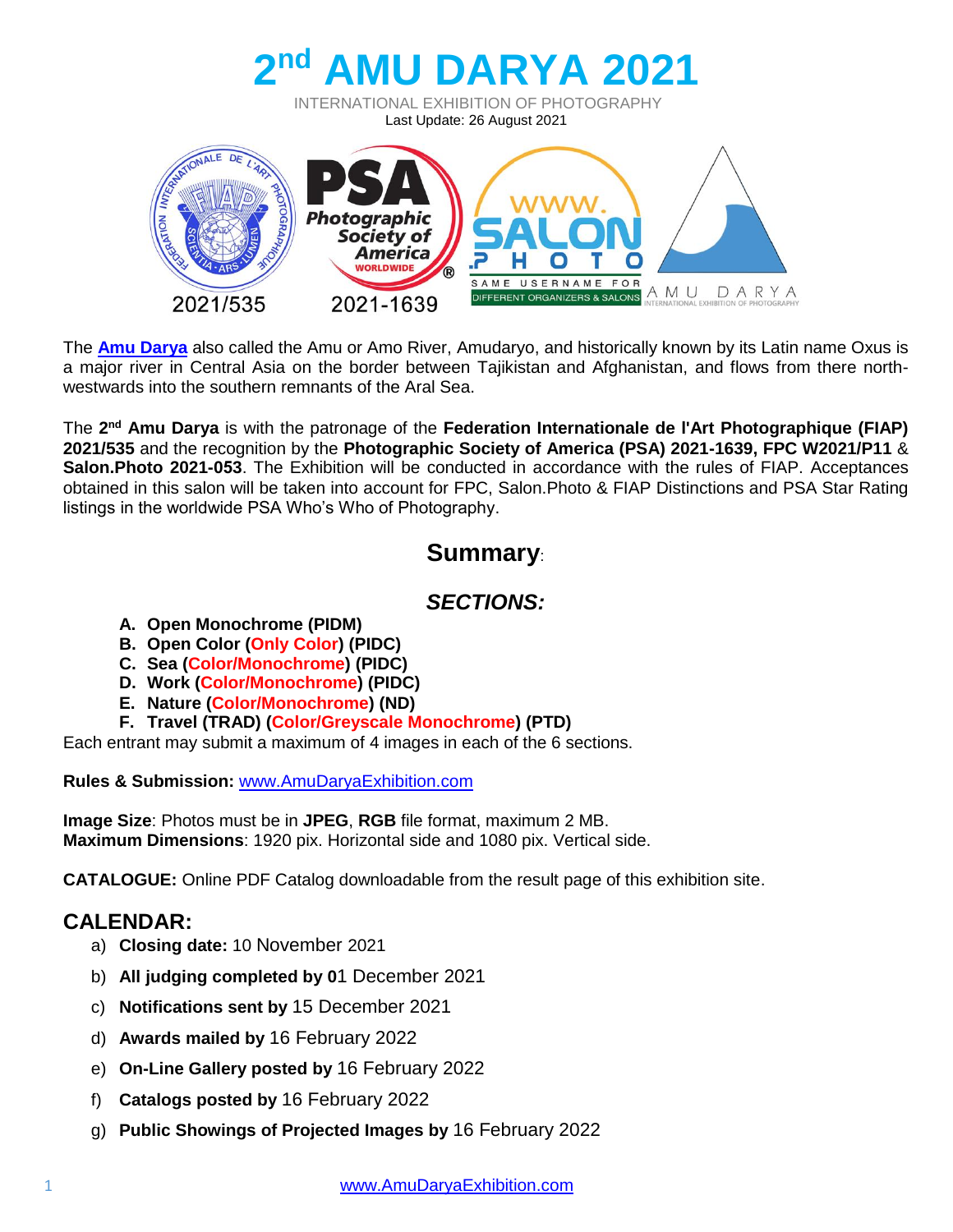**CORRESPONDENCE & ENQUIRIES TO:**

**Exhibition Chairman**

Pazoki L. *Soroosh Baynolmelal, filarmonia Palace* Dushanbe, Tajikistan Email: [AmuDaryaExhibition@gmail.com](mailto:AmuDaryaExhibition@gmail.com)

## **ENTRY FEES**

## **Single Entrants:**

1-2 Sections: Euro 24 3-4 Sections: Euro 27 5-6 Sections: Euro 29

## **Group/Club Entries - Discount Rates (%** of Total Fee)**:**

5-9 Entrants: 5 %, 10-20 Entrants: 10 %, 21-40 Entrants: 15% & 40+ Entrants: 20 % Discount

Entry fee is mandatory for every participant.

Entry fee can be paid with PayPal through our web site. Login and go to "*Pay Entry Fee*" in the left menu.

Where entry fee can only be sent by post, it should be sent as cash (US\$ only). Please contact Salon Chairman to get a special address for sending entry fee by post. If you send cash, please enclose a note containing the entrant's name.

## **NON PAYMENT OF FEES**

Entries for which no fee is received will not be judged.

## **AWARDS**

**Totally 121 Awards! Best Author Award:** FIAP light Blue Badge 6 FIAP & 6 PSA Gold Medals 6 FPC Medals 12 FIAP Ribbons 90 Salon Honorable Mention Certificates

## **JURY:**

Djordje VUKICEVIC, EFIAP/d3, HonEFIAP-Serbia Sadiye YILMAZ BILIR, GPU-Aphrodite-Turkey Ahmad KHATIRI, EFIAP- Iran

**Public Showings:** A representative selection of the accepted images will be projected at public showings using **HDTV** in 1920X1080 pixels resolution on 16 February 2022 at Roudaki Photo Club. Also photos will be published on the result page of the exhibition's site.

# *CONDITIONS OF ENTRY*

## **ENTRIES**

**Entry** is open to all photographers, amateur and professional, worldwide.

**Sections:** There are no restrictions as to subject matter except as outlined in the rules and definitions of specific sections, or specified by law in the country.

**AN AUTHOR MAY NOT ENTER IDENTICAL OR SIMILAR PHOTOGRAPHS INTO DIFFERENT SECTIONS. Copyright:** All parts of the image have to be photographed by the author who is holding the copyright of all works submitted. Clip Art and Copyright Free material are not acceptable. The PSA, FIAP and Focus Photo Club assume no responsibility for misuse by anyone of the copyright of published images.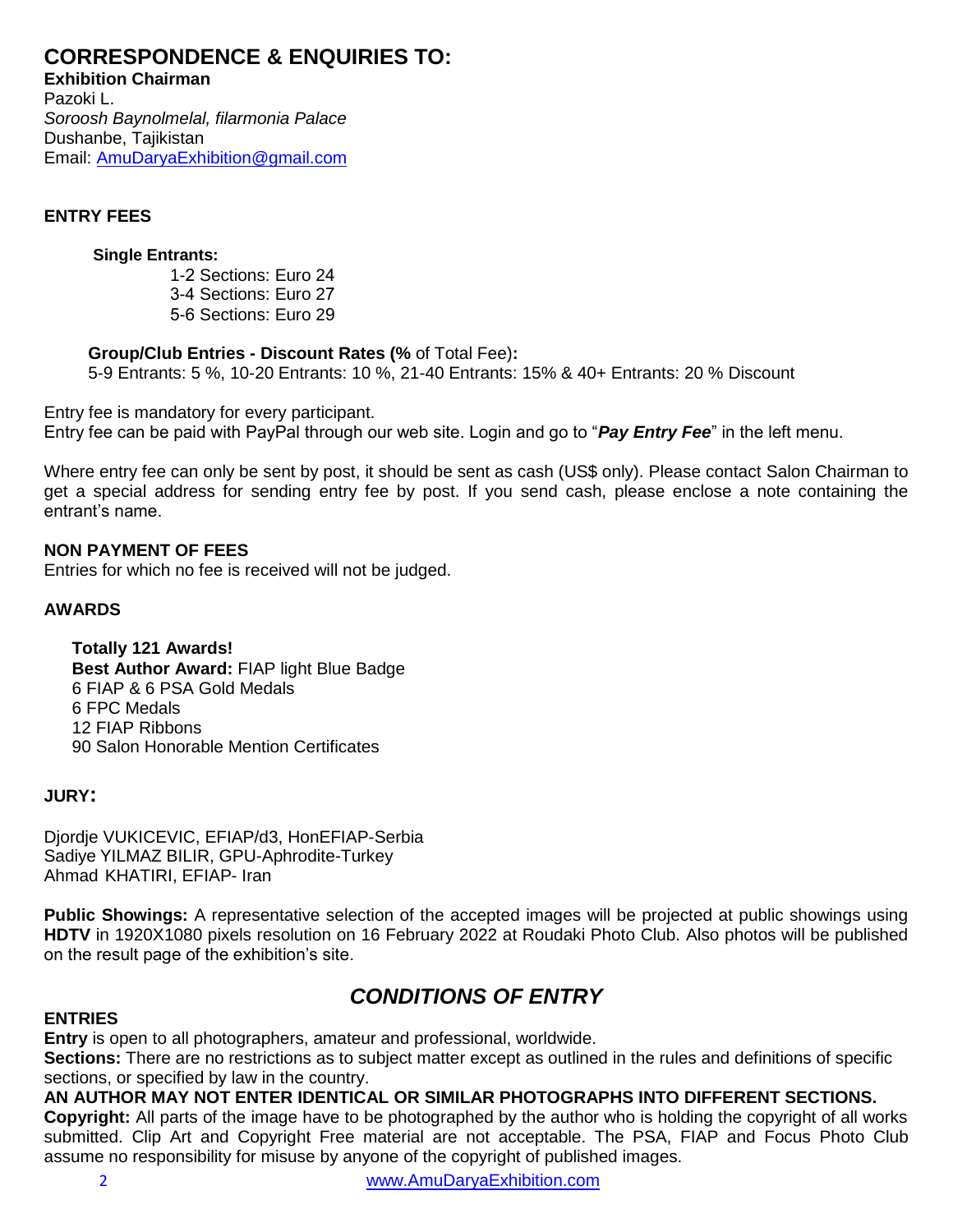**Submission:** Images and a completed entry form must be submitted on line using the exhibition website. *Entrants MUST use only the English alphabet A-Z when submitting an entry. Don't use special characters such as - \_ ! ? & @ ....*

**File size**: All images are to be submitted in **JPEG** format. It is recommended that images should use **RGB** Color Space. Smaller images are acceptable but will be projected smaller on the screen. Please check all image sizes before submission, images with sizes greater than specified **will be rejected**. The projection background is black, Please **DO NOT** fill empty space with/or add large borders. Any borders should be no greater than 2 pixels wide.

**File Naming:** Files must be renamed to the photo title when submitting an entry. However, the titles should appear on the entry form as you wish them to appear in the catalogue.

**Judging:** Entries are limited to not more than 4 images per section.

An entrant's images will not be presented to the judges consecutively. An entrant's four images will be distributed throughout four rounds of judging in that section. Distribution of images will be in the same round order as submitted by the entrant. Judging will be by remote on-line judging due to Covid 19 pandemic. All judges will be using equipment capable of displaying images at 100%.

An image may be entered in only one section where acceptances of that image in multiple sections would be eligible for the same star path.

### **ETHICAL INVESTIGATIONS:**

### **a) FIAP**

By the sole act of submitting his/her images or files to a salon under FIAP Patronage, the entrant accepts without exception and with no objection the following terms:

- that the submitted images can be investigated by FIAP to establish if these obey to FIAP regulations and definitions even if the entrant is not a member of FIAP,

- that FIAP will use any means at its disposal for this undertaking,

- that any refusal to cooperate with FIAP or any refusal to submit the original files as captured by the camera, or failure to provide sufficient evidence, will be sanctioned by FIAP,

- that in case of sanctions following the non-compliance with FIAP regulations, the name of the entrant will be released in any form useful to inform the breaches of the rules.

**IMPORTANT**: Concerning digital entries, FIAP recommends that authors should preserve intact, with no alteration, the original metadata of images. In case of contestation for incompliance with FIAP regulations the fact of not being able to access this important data could mean that the author could be sanctioned.

Each author whose image shows any suspicions about the compliance with FIAP regulations or definitions can be requested by the organizer or by FIAP, to submit the original file (file containing the data recorded by the sensor, if so, the RAW file) plus the file of the image immediately before and immediately following the questionable image. If he/she failed to provide what is required, he can be sanctioned.

Persons who are found guilty of plagiarism are excluded lifelong from FIAP activities.

It is recommended to leave the EXIF data in the submitted files intact in order to ease eventual investigations. If at any time, it is determined in the reasonable discretion of the exhibition organizer or the judges before, during, or after the judging of an exhibition that an entrant has submitted entries where one or more images may fail to comply with these Conditions of Entry, including the stated definitions, the exhibition organizers reserve the right to delete the entry from the exhibition and void any or all acceptances or awards in connection with the exhibition. Fees may be forfeited or refunded in these circumstances. The entrant acknowledges that the decision of the exhibition organizers or the judges is final.

## **b) PSA**

### **Breaches of Rules**

If, at any time, it is determined in the reasonable discretion of the exhibition organizer or the judges before, during, or after the judging of an exhibition that an entrant has submitted entries where one or more images may fail to comply with these Conditions of Entry, including the stated definitions, the exhibition organizers reserve the right to delete the entry from the exhibition and void any or all acceptances or awards in connection with the exhibition. Fees may be forfeited or refunded in these circumstances. The entrant acknowledges that the decision of the exhibition organizers or the judges is final.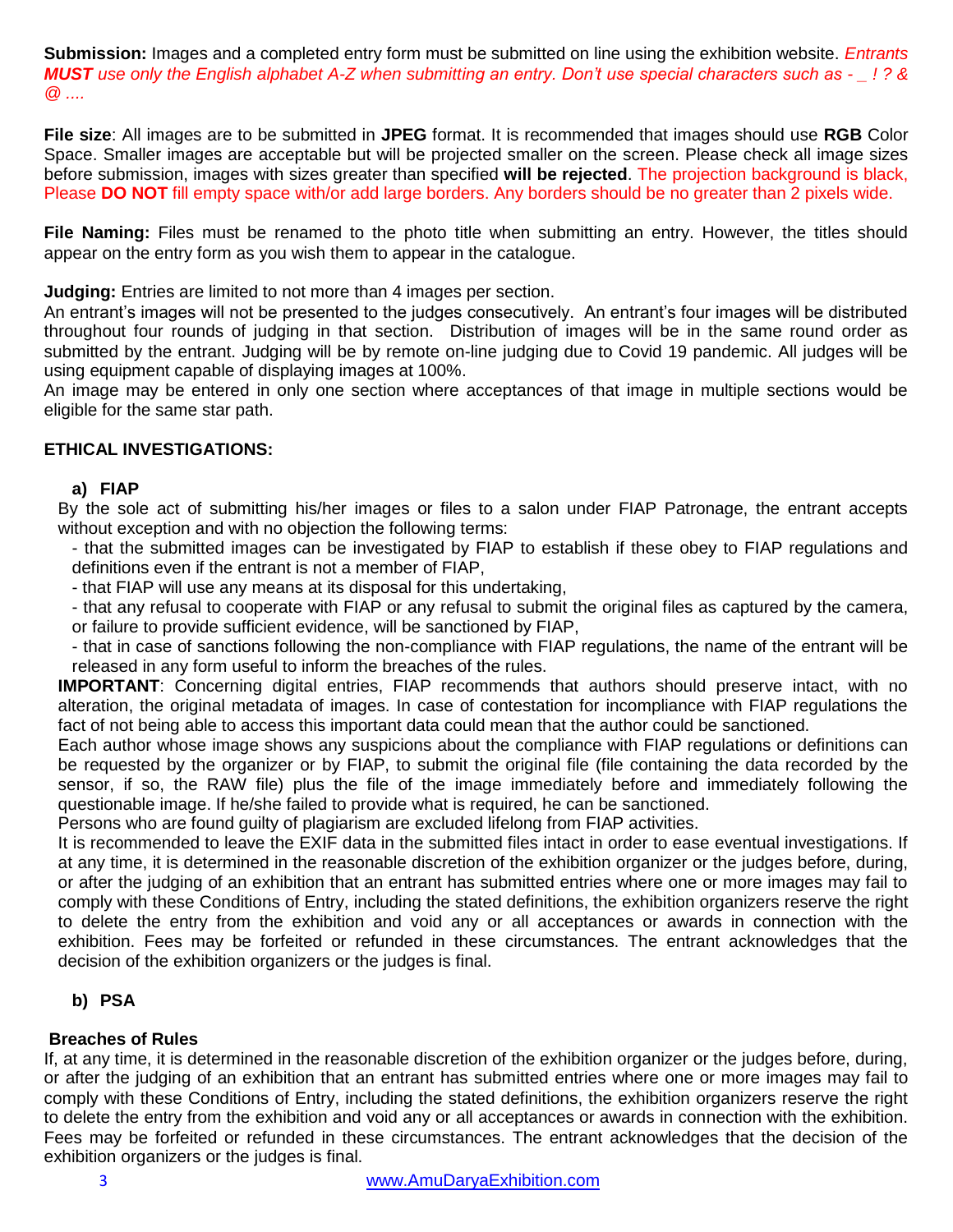In order to ensure that images comply with the Conditions of Entry and definitions, the exhibition organizers may carry out reasonable measures to verify that:

a) The images are the original work of the entrant and

b) The images comply with the rules and definitions as set out in these Conditions of Entry

These steps include, but are not limited to, questioning any entrant, requiring the submission of RAW files or other digital files representing the original capture of the submitted image(s), confronting the entrant with evidence that one or more submitted images fails to comply with the Conditions of Entry (also known as Entry Rules), and offering the entrant a reasonable opportunity to provide counter evidence to refute the exhibition organizer's evidence by a set deadline. Such entries that are not cleared or are still questionable after the entrant has presented evidence may be considered in breach of these Conditions of Entry, and declined. Such entries may be referred to PSA for further investigation of possible ethics violations.

PSA retains the right to investigate in any way all complaints/suspicions of breaches of entry conditions, impose sanctions if deemed necessary, void the acceptances of any image found to violate the PSA rules, include the entrant's name on the list of sanctions provided to Exhibitions, and share such investigations with FIAP. Entrants automatically agree to these terms by the act of entering the Exhibition and agree to cooperate with any investigation.

If another party is submitting images on the entrant's behalf, the entrant will still be held responsible for adhering to these Conditions of Entry (Entry Rules) and will be subject to sanction for any violations to these Conditions of Entry and PSA's Statement of Ethics that may result.

**NOTICE:** When an entrant fills in the Entry Form to submit an entry, the entrant will see a feature to affirm he or she has read these Conditions of Entry when he or she fills out the entry form. If the entrant does not so affirm the entry will not be submitted.

### **DISPUTES**

In any case of dispute regarding compliance with the Conditions of Entry, payment of fees or matters pertaining to an image (such as receipt, acceptance, compliance, score or award), the decision of the organizers and judges to accept your application (or not) will be final. Violations and perceived violations of the Conditions of Entry may be reported to the various accreditation bodies and may result in a declination of your application to have your images included in this and other exhibitions.

#### **IMAGE AND ENTRY REQUIREMENTS**

This exhibition is open to anyone; however, an entry may be rejected when the Sponsor or the Exhibition Organizers, in their reasonable discretion, believes the entry does not conform to exhibition rules and these Conditions of Entry. Membership in any photographic organization is not required.

#### **SANCTIONS**

Entries will not be accepted from any entrant who is currently sanctioned by PSA.

### **PSA STAR RATINGS**

To receive proper Star ratings credit from PSA, entrants must provide their names and country exactly the same in each exhibition. Aliases are not permitted. Please contact PSA in the event of name changes or relocating to another country

#### **IMAGE CREATION**

Entries must originate as photographs (image-captures of objects via light sensitivity) made by the entrant on photographic emulsion or acquired digitally.

#### **CERTIFICATION:**

By virtue of submitting an image, the entrant certifies the work as his or her own (Images may not incorporate elements produced by anyone else (for example: clip art, images or art by others downloaded from the Internet).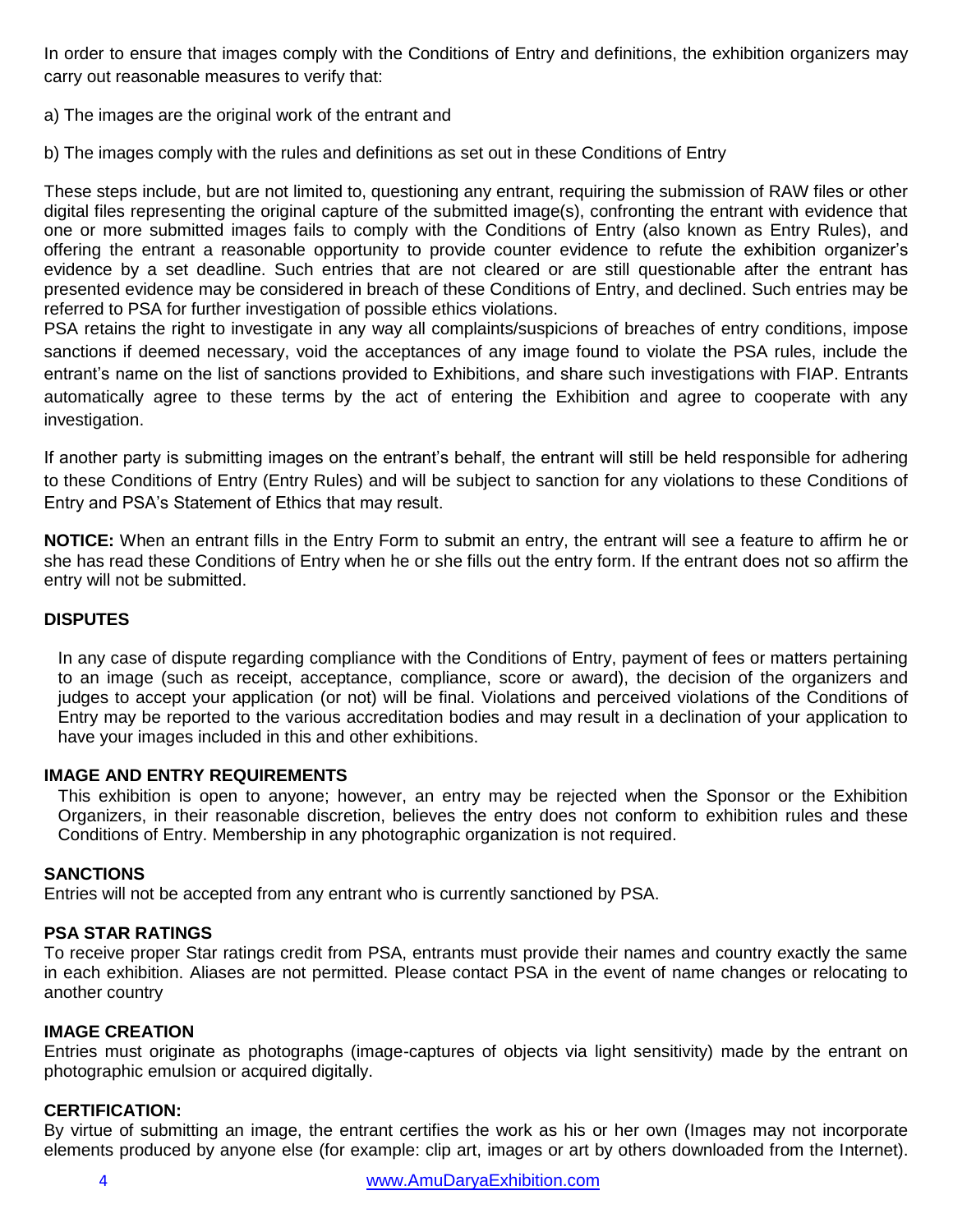Aliases are not allowed. The entrant permits the sponsors to reproduce all or part of the entered material free of charge for publication and/or display in media related to the exhibition. This may include low resolution posting on a website. Note: Entrants who indicate that their images may not be reproduced or used "will not be eligible for awards" or inclusion in audio-visuals of the exhibition "and could be subject to disqualification" by the exhibition sponsors. The exhibition assumes no liability of any misuse of copyright

### **ALTERATION AND COMPUTER GENERATION**

Subject to Divisional restrictions (particularly Nature, Photo Travel, and Photojournalism) images may be altered, either electronically or otherwise, by the maker. Adjustments to enhance images or creatively modify images are allowed providing the underlying photograph is retained in a way that is obvious to the viewer. Images may not be constructed entirely with a computer, and must be the sole work of the author. All parts of the image have to be photographed by the author who is holding the copyright of all works submitted

#### **RE-USE OF ACCEPTED IMAGES**

Once an image has been accepted in a PSA Recognized exhibition, any identical image, or near identical image, may not, in future, be entered or re-entered in any section of the same Division Star Ratings class in that exhibition regardless of media, format, or title; may not be re-titled for entry into any other PSA Recognized exhibition, including translation into another language.

#### **ENTRY:**

An Entry consists of, up to and including, four (4) images entered by a single Entrant into the same Section. An entrant may only enter a specific Section once.

#### **TITLES:**

Each image must have a unique title. That unique title must be used for entry of that image or of an Identical Image into any and all PSA-Recognized exhibitions. Titles must be 35 characters or fewer. No titles may be visible to the judges, and nothing in the image may identify the maker. Titles must not include file extensions such as .jpg or .jpeg (or any other camera capture filenames), or words such as "untitled" or "no title". Titles may not consist solely of numbers.

#### **COLOR AND MONOCHROME:**

Color and Monochrome images from the same capture that share substantial pictorial content in common will be considered the same image and must be given the same title.

However, PSA members working on Galaxy and Diamond Star Ratings are allowed to continue using different titles of monochrome versions and color versions of the same capture that have already been accepted until the required number of acceptances for those titles has been completed.

#### **NOTIFICATIONS**

Notification of results will be sent by email. Entrants should ensure that they provide an active email address and that spam filters are set to accept emails from [Result@AmuDaryaExhibition.com.](mailto:Result@AmuDaryaExhibition.com) Notifications will **not** be sent by post. Also you may download a PDF certificate of acceptance/award and an Excel file of your results from your account. Just login to your account and go to "*My Results*" page on the left menu. There is an available option to resend your report card to your email by yourself, too.

#### **DATA PROTECTION:**

By entering this exhibition, you are explicitly consenting to the personal details you have supplied, including email addresses, being held, processed and used by the exhibition organizers for purposes associated with this exhibition. You also explicitly consent to such information being sent to organizations that have accorded official recognition, patronage or accreditation to this exhibition. You acknowledge and accept that entering this exhibition means that the status and results of your entry may be made public.

#### **REPRODUCTIONS**

By submitting an entry for this salon the entrant permits the organizers to reproduce all or part of the entered material free of charge for publication in a catalogue, on an internet site and/or in other media related to this salon.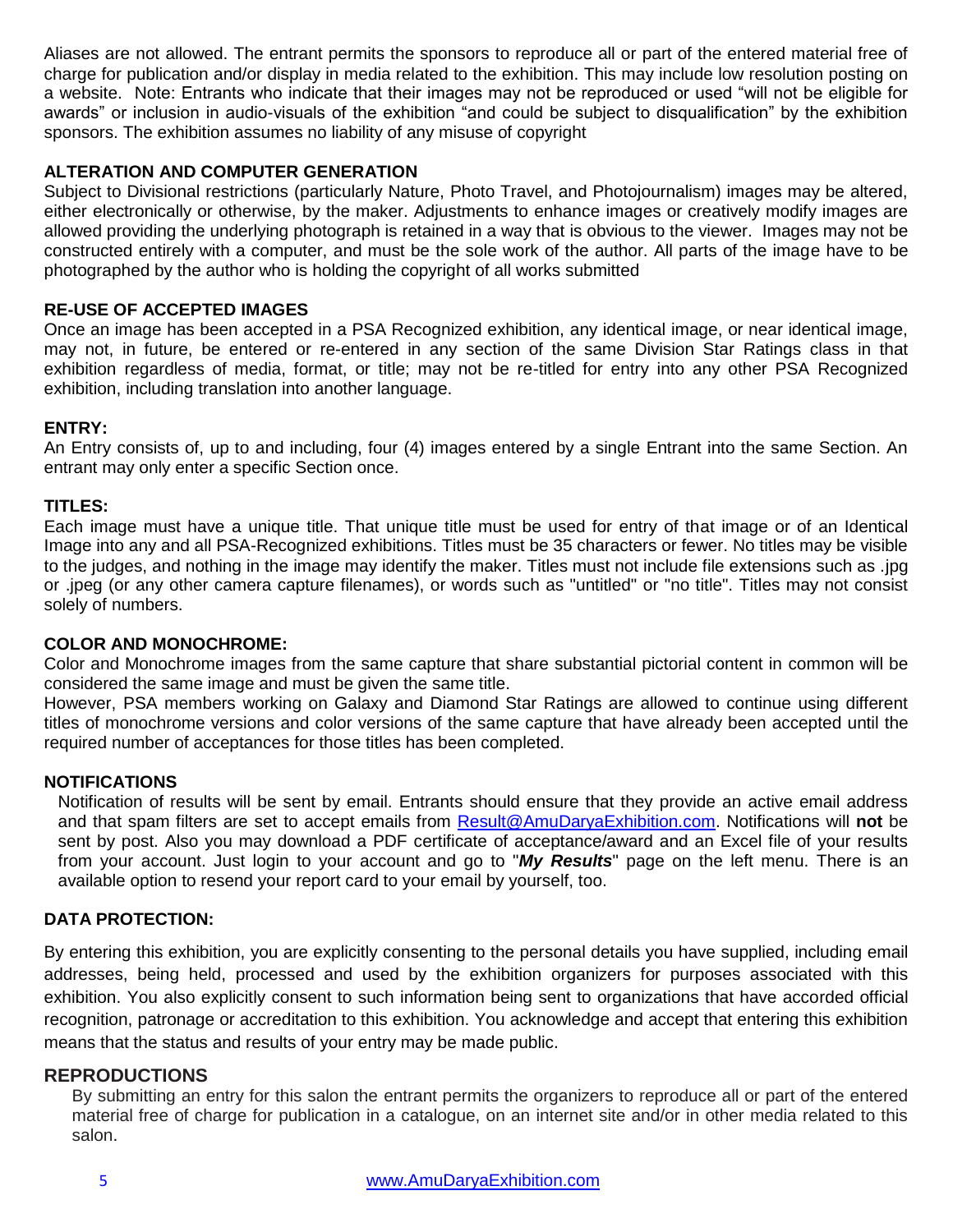## **DEFINITIONS**

All entries shall conform to the stricter of these definitions for acceptances and awards to be validated by all the International Organizations granting recognition or patronage.

## **a) Salon Definitions:**

In **open sections**, entrants can enter photos with any kind of theme: for example: portrait, people, nature, wildlife, landscape, architecture, still-life photography, digital imaging, HDR photos, etc. All acceptance eligibility shall be in accordance with the PID Star Ratings or the Galaxy/Diamond Ratings requirements as appropriate.

**Monochrome** images may not be entered in the **Open Color** Section. The color and monochrome versions of same image, regardless of title, cannot entered in different sections of this Salon.

**Sea Definition:** Show us any aspects of sea. Photo can be taken by drone or similar ways from high angle or taken from inside the sea such as underwater photography. It may include evidence of man, people, animals, even part of the sea provided that none of these elements dominate the photograph. A Seascape is a photograph of natural coastal scenery, a wave study, or a picture of the open sea, provided always that the sea is the center of interest in the photograph. People, boats, man-made structures or other items of marine interest may be present but must not dominate the photograph. Large saltwater inlets are eligible. Inland waters are included (It includes waterways such as rivers and canals, and the water within small bays.)

**Work Definition:** Show us people in any working situation. It can show a person or several persons. The major subject of the photo must show any aspect of working.

**Travel Definition:** Photos in the Travel section shall conform to **FIAP Traditional Photo** and **PSA Photo Travel** definitions.

## **b) FIAP Definitions:**

## **FIAP Monochrome Definition:**

A black and white work fitting from the very dark grey (black) to the very clear grey (white) is a monochrome work with the various shades of grey. A black and white work toned entirely in a single color will remain a monochrome work able to stand in the black and white category; such a work can be reproduced in black and white in the catalogue of a salon under FIAP Patronage. On the other hand a black and white work modified by a partial toning or by the addition of one color becomes a color work (polychrome) to stand in the color category; such a work requires color reproduction in the catalogue of a salon under FIAP Patronage.

## **FIAP Traditional Photo Definition:**

A traditional photograph maintains the original image content with minimal adjustments which should not alter the reality of the scene and should appear natural. Rearranging, replacing, adding to or removing any part of the original image except by cropping is strictly forbidden.

## **c) PSA Definitions**

## **PSA Statement on Subject Matter**

There is one hard and fast rule, whose spirit must be observed at all times and applies to all sections offered in PSA recognised exhibitions.

## **The welfare of the subject is more important than the photograph.**

This means that practices such as baiting of subjects with a living creature and removal of birds from nests, for the purpose of obtaining a photograph, are highly unethical, and such photographs are not allowed in any PSA exhibitions.

There is also a PSA policy on the use of aerial photography - aircraft, helicopters and drones. This policy can be found at [https://psa-photo.org/index.php?psa-policies#drone.](https://psa-photo.org/index.php?psa-policies#drone)

The purpose of this policy is to prevent any interference with other individuals or animals which will or may cause a disturbance in their normal activity or disrupt the way any individuals or animals interact with their environment. Entry in this exhibition requires exhibitors to agree to this and other PSA policies

The content of images must comply with these General Conditions and with the Division and Section definitions listed in these conditions. Images that - in the sole opinion of the judges or the Exhibition Organizers - do not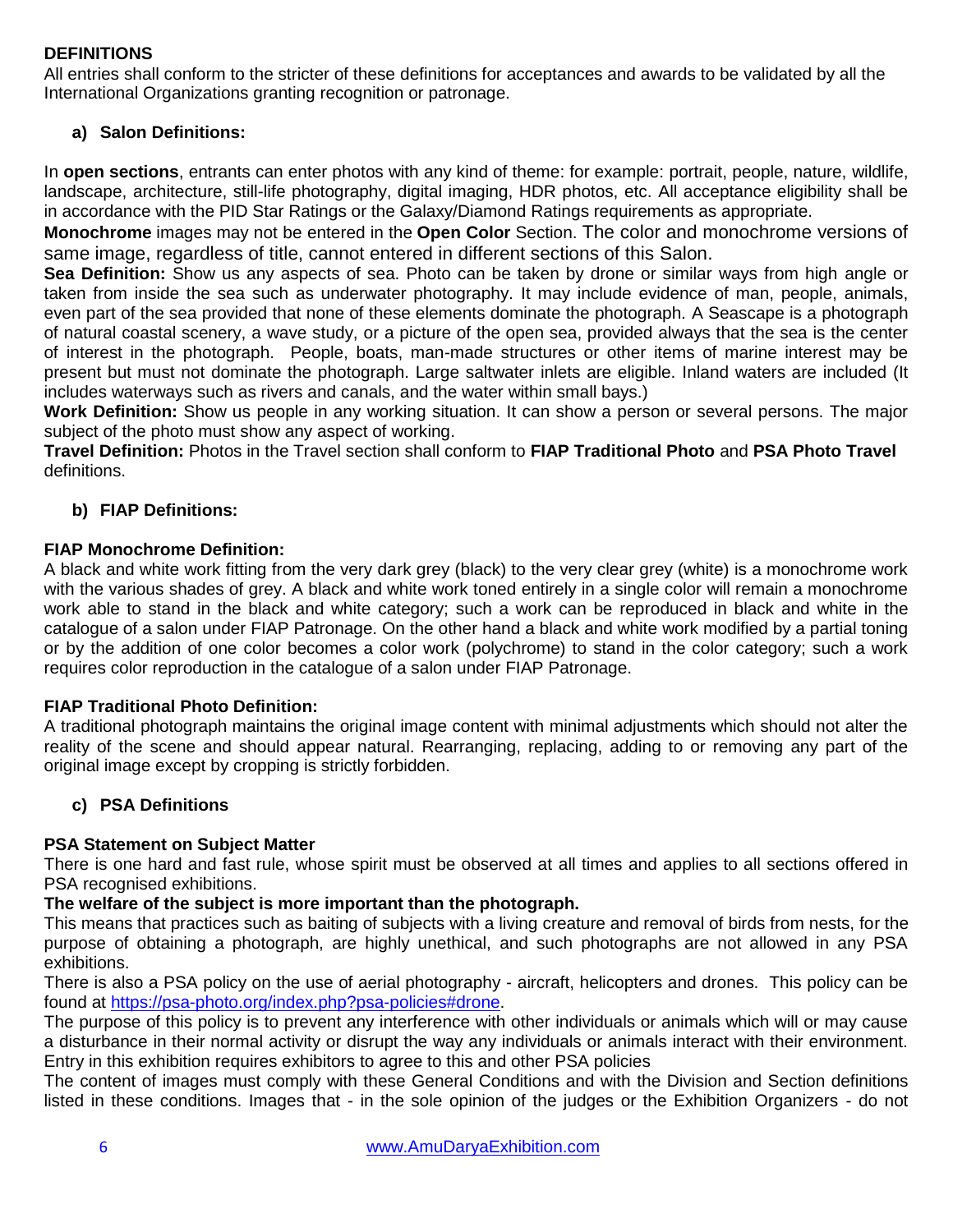comply are likely to be disqualified so the entrant may be aware of the problem when considering entry into other PSA recognized exhibitions.

## **PSA Monochrome Definition:**

An image is considered to be Monochrome only if it gives the impression of having no color (i.e. contains only shades of grey which can include pure black and pure white) OR it gives the impression of being a greyscale image that has been toned in one color across the entire image. (For example by Sepia, red, gold, etc.) A greyscale or multi-colored image modified or giving the impression of having been modified by partial toning, multi-toning or by the inclusion of spot coloring does not meet the definition of monochrome and shall be classified as a Color Work

**Monochrome** images may not be entered in the **Open Color** Section. Monochrome images may be entered in other PID Color sections but will only be eligible towards PID Color Star Ratings if accepted.

**Greyscale Monochrome** images may be entered for Photo Travel and Nature but toned images are not permitted for this divisions.

### **PSA Photo Travel Definition:**

A Photo Travel image expresses the characteristic features or culture of a land as they are found naturally. There are no geographical limitations. Images from events or activities arranged specifically for photography, or of subjects directed or hired for photography are not permitted. Close up pictures of people or objects must include features that provide information about the location.

Techniques that add, relocate, replace or remove any element of the original image, except by cropping, are not permitted. The only allowable adjustments are removal of dust or digital noise, restoration of the appearance of the original scene, and complete conversion to greyscale monochrome. Other derivations, including infrared, are not permitted. All images must look natural.

#### **FIAP/PSA Nature Definition**

Nature Photography is restricted to the use of the photographic process to depict all branches of natural history, except anthropology and archeology, in such a fashion that a well-informed person will be able to identify the subject material and certify its honest presentation.

The story telling value of a photograph must be weighed more than the pictorial quality while maintaining high technical quality.

Human elements shall not be present, except where those human elements are integral parts of the nature story such as nature subjects, like barn owls or storks, adapted to an environment modified by humans, or where those human elements are in situations depicting natural forces, like hurricanes or tidal waves.

Scientific bands, scientific tags or radio collars on wild animals are permissible.

Photographs of human created hybrid plants, cultivated plants, feral animals, domestic animals, or mounted specimens are ineligible, as is any form of manipulation that alters the truth of the photographic statement.

No techniques that add, relocate, replace, or remove pictorial elements except by cropping are permitted.

Techniques that enhance the presentation of the photograph without changing the nature story or the pictorial content, or without altering the content of the original scene, are permitted including HDR, focus stacking and dodging/burning.

Techniques that remove elements added by the camera, such as dust spots, digital noise, and film scratches, are allowed.

Stitched images are not permitted

Color images can be converted to greyscale monochrome.

Infrared images, either direct-captures or derivations, are not allowed.

Images entered in Nature sections meeting the Nature Photography Definition above can have landscapes, geologic formations, weather phenomena, and extant organisms as the primary subject matter. This includes images taken with subjects in controlled conditions, such as zoos, game farms, botanical gardens, aquariums and any enclosure where the subjects are totally dependent on man for food.

### **AGREEMENT**

**SUBMISSION OF AN ENTRY SIGNIFIES ACCEPTANCE OF THESE CONDITIONS**